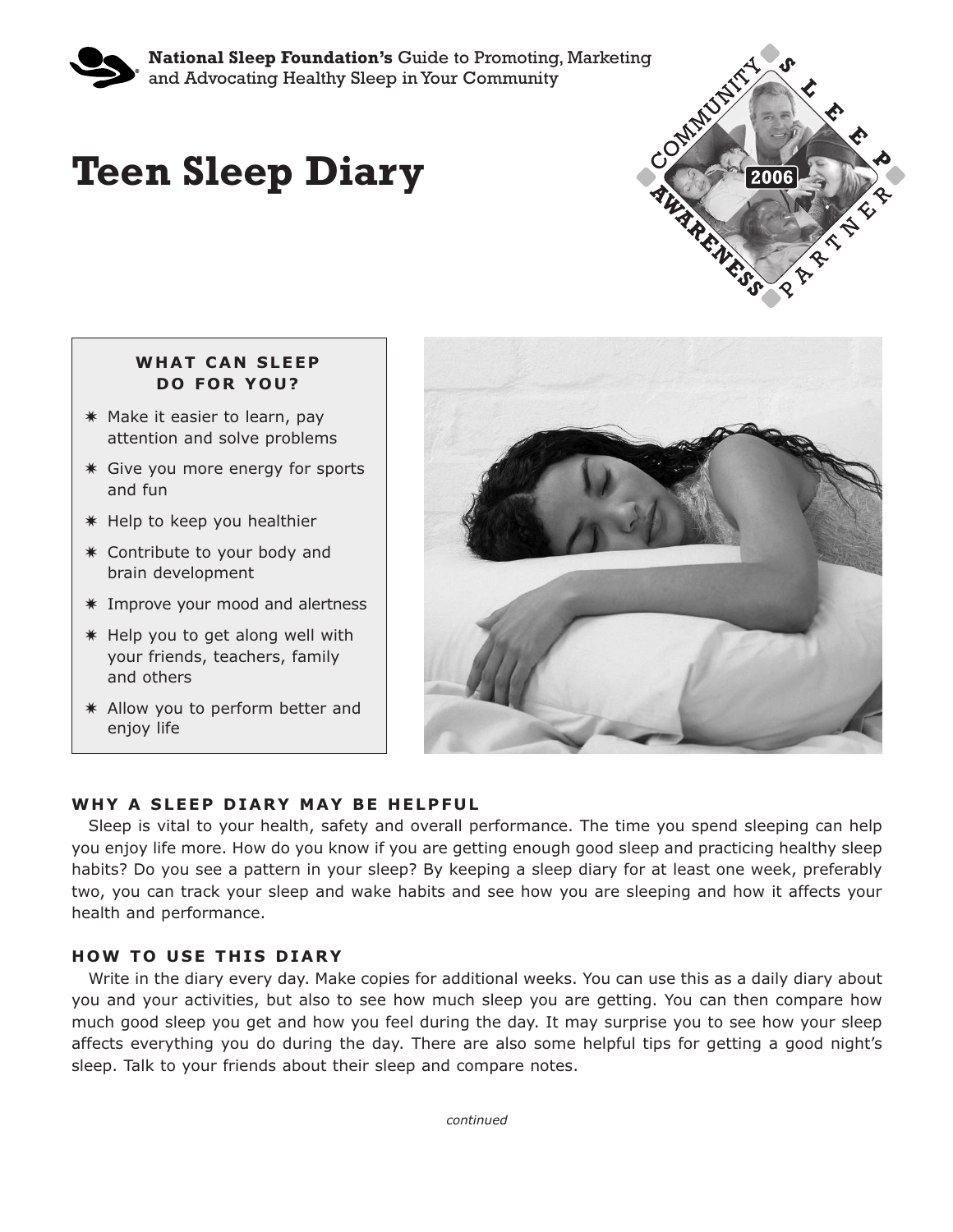

## **COMPLETE IN THE EVENING BEFORE GOING TO BED**

In the space inside each figure, fill in the number of cans/glasses of caffeinated drinks, cups of coffee or tea, and/or chocolate you had each day.



See NSF's Caffeine Calculator at www.sleepfoundation.org to see how much caffeine you consume and how it may affect your sleep.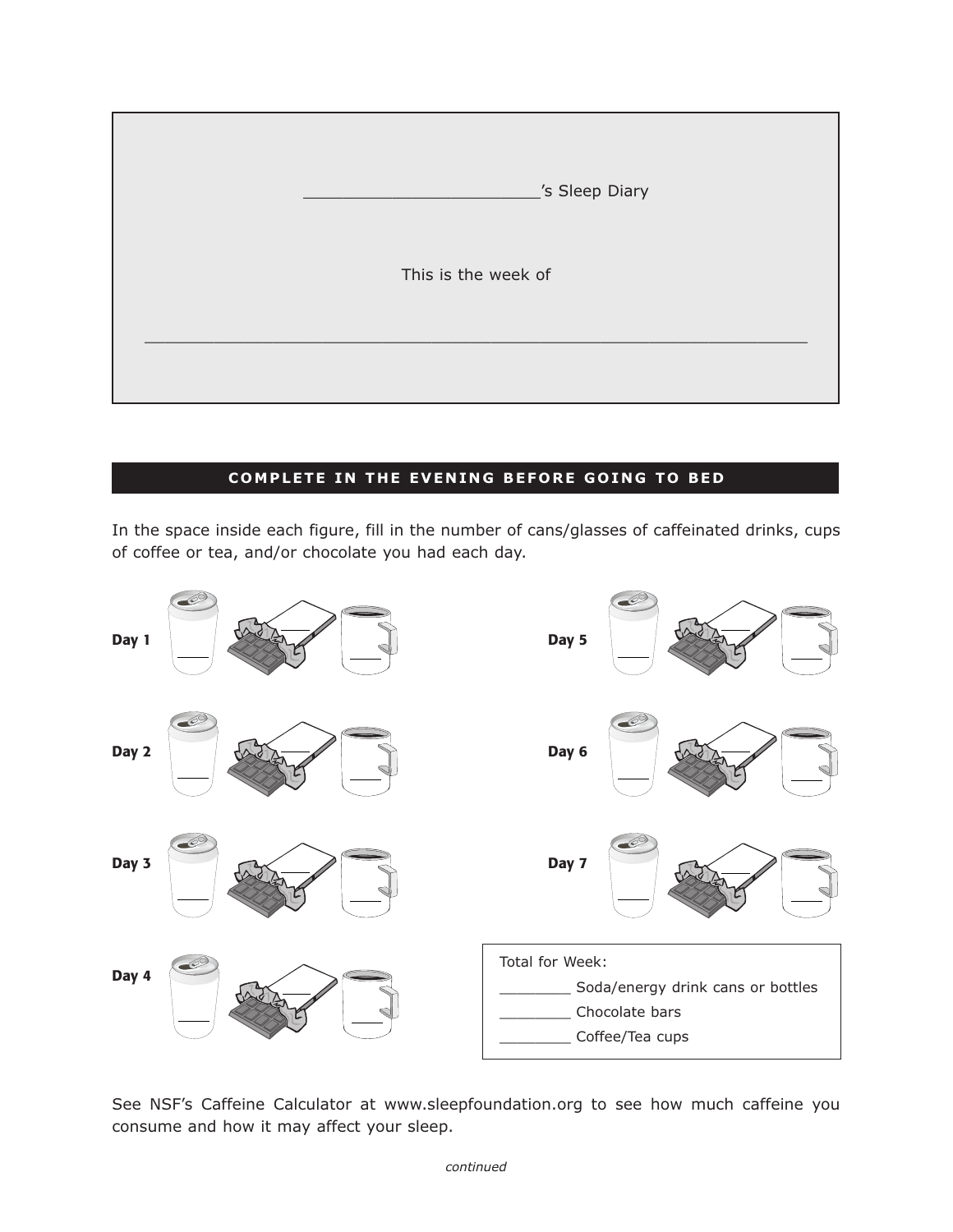## **COMPLETE WHEN YOU WAKE UP**

What did you do in the HOUR before going to bed?

|     | <b>Day</b>      | 1 | $\overline{2}$ | 3 | 4 | 5 | 6 | $\overline{z}$ | <b>FAVORITE</b>                            |
|-----|-----------------|---|----------------|---|---|---|---|----------------|--------------------------------------------|
|     | READ A BOOK     |   |                |   |   |   |   |                | Book(s):                                   |
|     | ON THE WEB      |   |                |   |   |   |   |                | Web site(s):                               |
|     | EXERCISE/SPORTS |   |                |   |   |   |   |                | Sport(s):                                  |
|     | <b>WATCH TV</b> |   |                |   |   |   |   |                | TV program(s):                             |
|     | LISTEN TO MUSIC |   |                |   |   |   |   |                | Singer/group(s):                           |
| 画画  | ON THE PHONE/IM |   |                |   |   |   |   |                | Friends I talked to/stuff we talked about: |
|     | <b>HOMEWORK</b> |   |                |   |   |   |   |                | Class(es):                                 |
|     | VIDEO GAMES     |   |                |   |   |   |   |                | Game(s):                                   |
|     | SNACK           |   |                |   |   |   |   |                | $Snack(s)$ :                               |
| Hum | MOVIE           |   |                |   |   |   |   |                | Movie(s):                                  |
|     | <b>HOBBY</b>    |   |                |   |   |   |   |                | Hobby(ies):                                |

### **How did you sleep?**

Place a "Y"=yes or "N"=no if you had any of these experiences during the night.

| Day                                  |  | 4 | h |  |
|--------------------------------------|--|---|---|--|
| Trouble falling asleep               |  |   |   |  |
| Frequent awakenings during the night |  |   |   |  |
| Hard to wake up or feeling groggy    |  |   |   |  |

Circle the number that best represents your sleep last night.

| I had a poor night's sleep 1 |  |  |  |  |  | 2 3 4 5 I had a great night's sleep |
|------------------------------|--|--|--|--|--|-------------------------------------|
|------------------------------|--|--|--|--|--|-------------------------------------|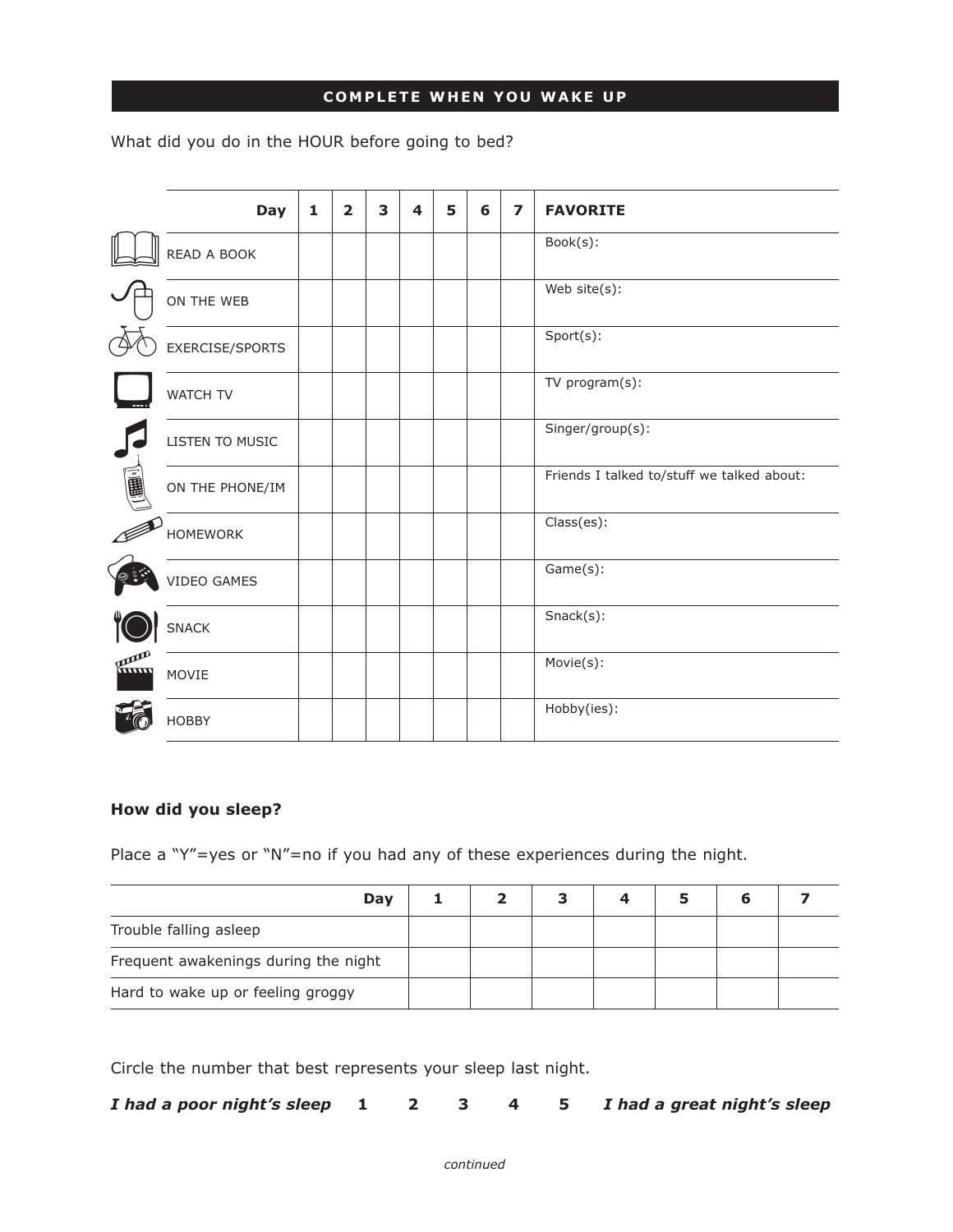On the clocks below, write in what time you went to sleep and what time you woke up. Then, fill in the total hours you slept. Calculate how much sleep, if any, you need to make up. What is your total sleep debt for the week?

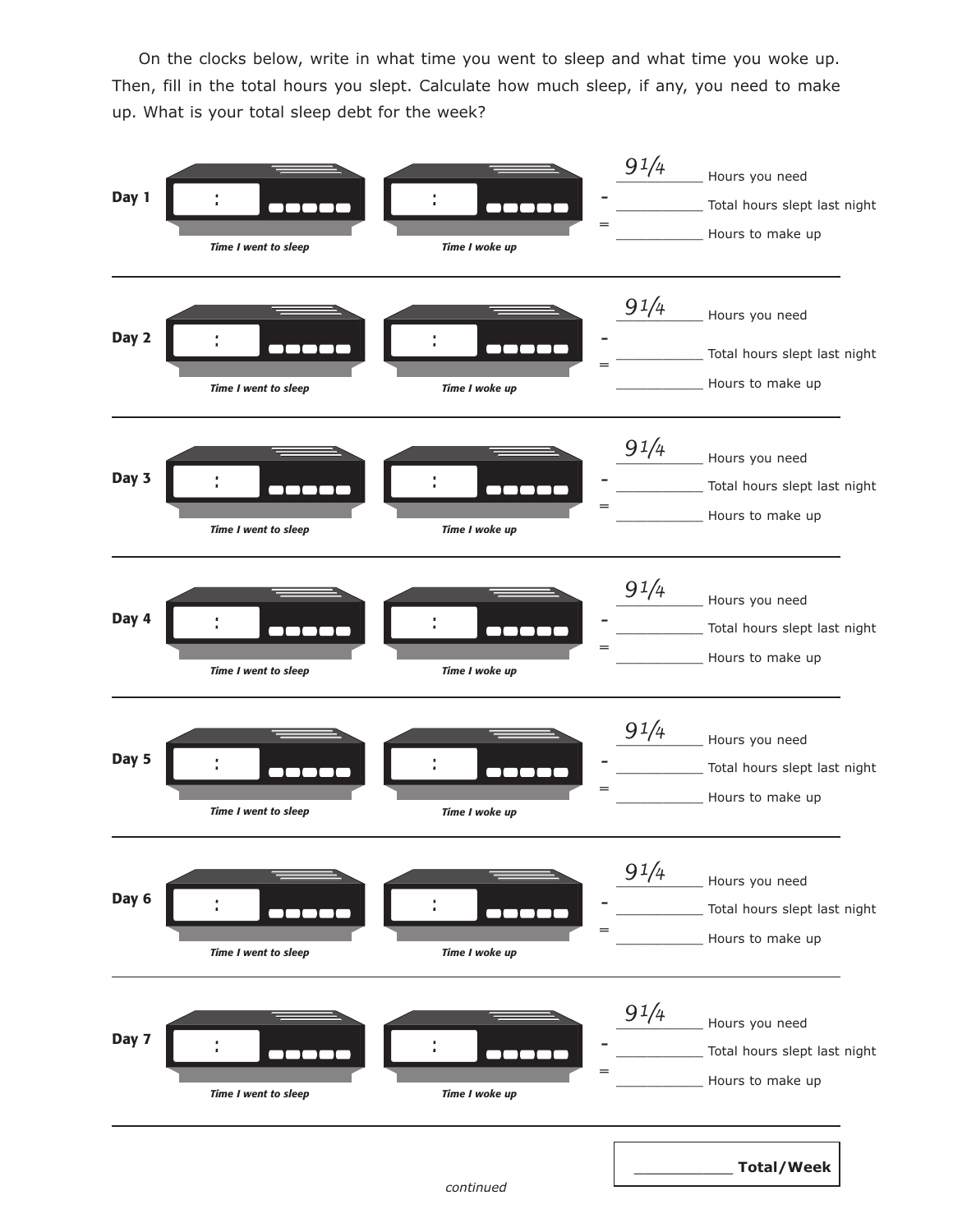

#### **COMPLETE TODAY**

#### **How I felt today:**

Keep track of your energy level and your ability to pay attention for each day. Note any pattern that occurs. In the space below, write in your rating of your night's sleep for each day. Compare hours of sleep and how well you slept to how you felt during the day.

| My energy level: |           |                |               |             |                  |
|------------------|-----------|----------------|---------------|-------------|------------------|
|                  | No energy | Low energy     | Medium energy | High energy | Very High energy |
| I took $#$       |           | naps today for | minutes at    |             | $am/pm$ .        |

#### **Daytime Performance**

How are you doing during wake time? Are you feeling great and energized or is sleep deprivation affecting your daytime activities? How easy or difficult was it for you to do each of these items today? Note any patterns related to your sleep habits.

| <b>Activity</b>                                               | Very difficult | Somewhat difficult | Somewhat easy | Very easy | Don't know |
|---------------------------------------------------------------|----------------|--------------------|---------------|-----------|------------|
| Complete all of my assignments<br>or do all of my school work |                |                    |               |           |            |
| Pay attention in class                                        |                |                    |               |           |            |
| Solve math or word problems                                   |                |                    |               |           |            |
| Read a text book                                              |                |                    |               |           |            |
| Listen carefully                                              |                |                    |               |           |            |
| Eat healthy                                                   |                |                    |               |           |            |
| Perform well on tests                                         |                |                    |               |           |            |
| Be in a good mood                                             |                |                    |               |           |            |
| Have a positive outlook                                       |                |                    |               |           |            |
| Get along w/ family & friends                                 |                |                    |               |           |            |
| Be on time to class & activities                              |                |                    |               |           |            |